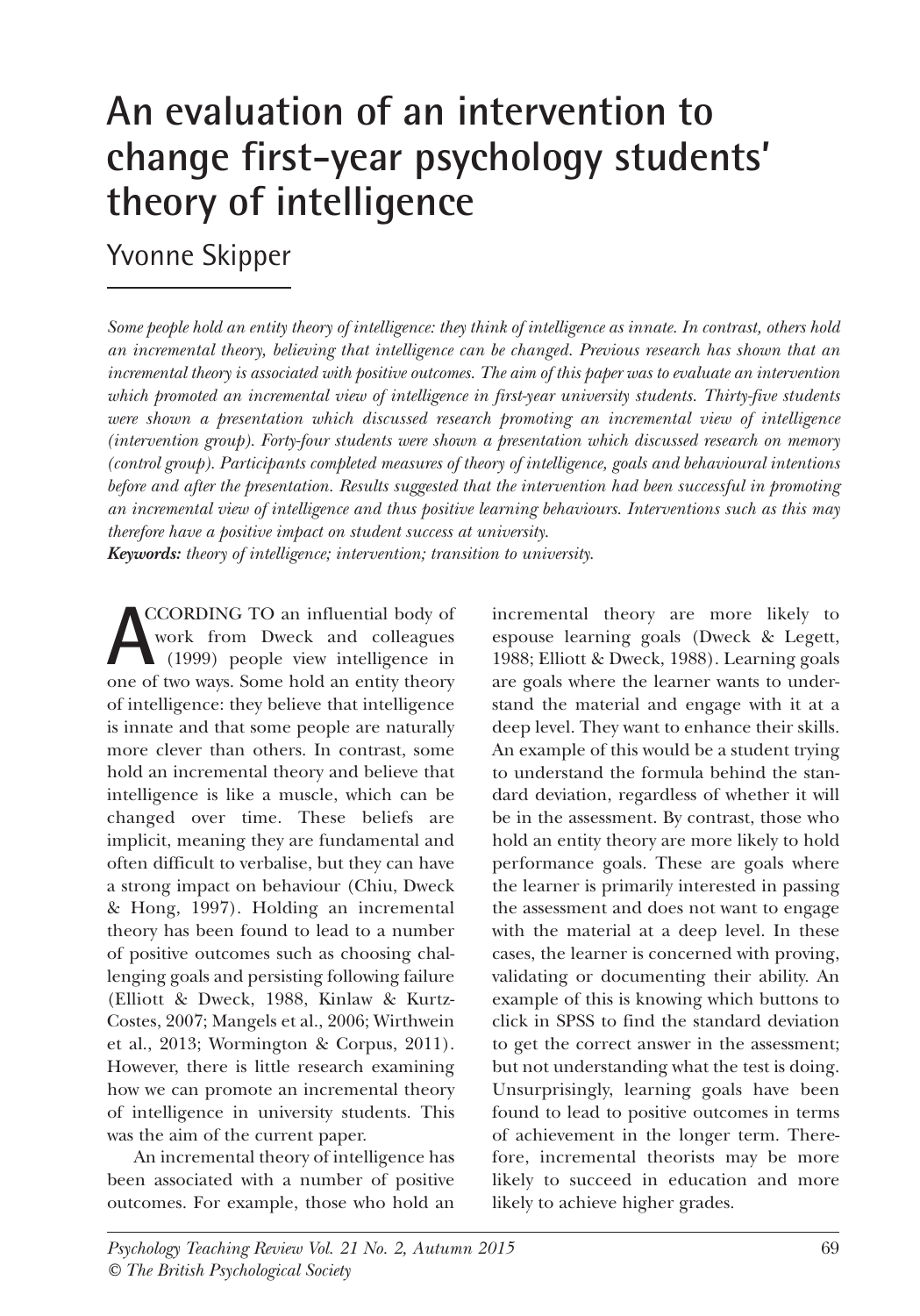Similarly, an incremental theory has been found to lead to positive outcomes when faced with failure (Robins & Pals, 2002). Everyone is likely to perform badly at some point in their education and their responses to this may have a strong impact on their future performance and likelihood of persisting in education (Hong et al., 1999; Stipek & Gralinsky, 1996). Previous research suggests that those who hold an incremental theory are more likely to respond positively to failure (Henderson & Dweck, 1990). This is because they believe that their performance was caused by their efforts and techniques, which can be easily changed. Therefore, failure is a sign that more effort or a new technique is needed. It is also a signal to them that there is an opportunity to learn new things. In contrast, entity theorists see failure as threatening. They believe that intelligence is fixed and difficult to change. Because of this, failure indicates that they are not clever enough to succeed in the task and this fixed view makes them feel that they are also unlikely to succeed in the future. Thus, they are more likely to show low persistence (Dweck, 1999) and also self-handicapping behaviours (Robins & Pals, 2002). This again suggests that an incremental theory of intelligence is associated with positive learning behaviours and academic success.

What Works? (2012) found that students commonly drop out of university for three main reasons: they are experiencing academic issues; they feel that they do not 'fit in'; or they are concerned about not achieving their future aspirations. These beliefs may be partially associated with an entity theory of intelligence. Therefore, promoting an incremental theory may help to reduce student dropout rates. For example, an incremental theory may encourage students to view their performance as within their control. This may help them to feel less negative if they do not achieve high grades immediately and may also help them to improve their performance, due to the fact that they are likely to hold learning goals and persist following failure. An incremental theory of intelligence may also lead them to feel that they fit in at university. Some students, particularly those from widening participation (WP) groups, such as those from lower socio-economic groups or attending schools of low progression, may be more likely to feel that they do not fit in at university. They may also perhaps view other students, such as those from more traditional backgrounds, as being more 'intelligent' than them. Promoting an incremental view of intelligence may help students feel that they belong in university because they feel that they too have the potential to succeed if they work hard. Finally, an incremental theory could encourage students to feel that they can achieve their broader goals for their future careers by working hard and improving their techniques. This highlights the importance of better understanding how we can promote an incremental view of intelligence in students.

Previous research suggests that an incremental theory of intelligence can be promoted by feedback. Process forms of feedback, for example, 'You worked hard in this' can encourage an incremental view of intelligence (Kamins & Dweck, 1999). This is because they explicitly state that success in the task was caused by effort levels or techniques. However, person forms of feedback, for example, 'You are really clever' promote more of an entity view of intelligence. This is because they suggest that an innate ability has led to success in the task.

The impact of feedback on theory of intelligence has been examined in various experimental settings. For example, Cimpian et al. (2007) asked young children to draw a picture and then gave them feedback on their drawing. They found that children who received process forms of feedback were more likely to persist following failure.

Furthermore, Mueller and Dweck (1998) examined the impact of feedback on children's goals, response to failure and academic performance. To begin, all children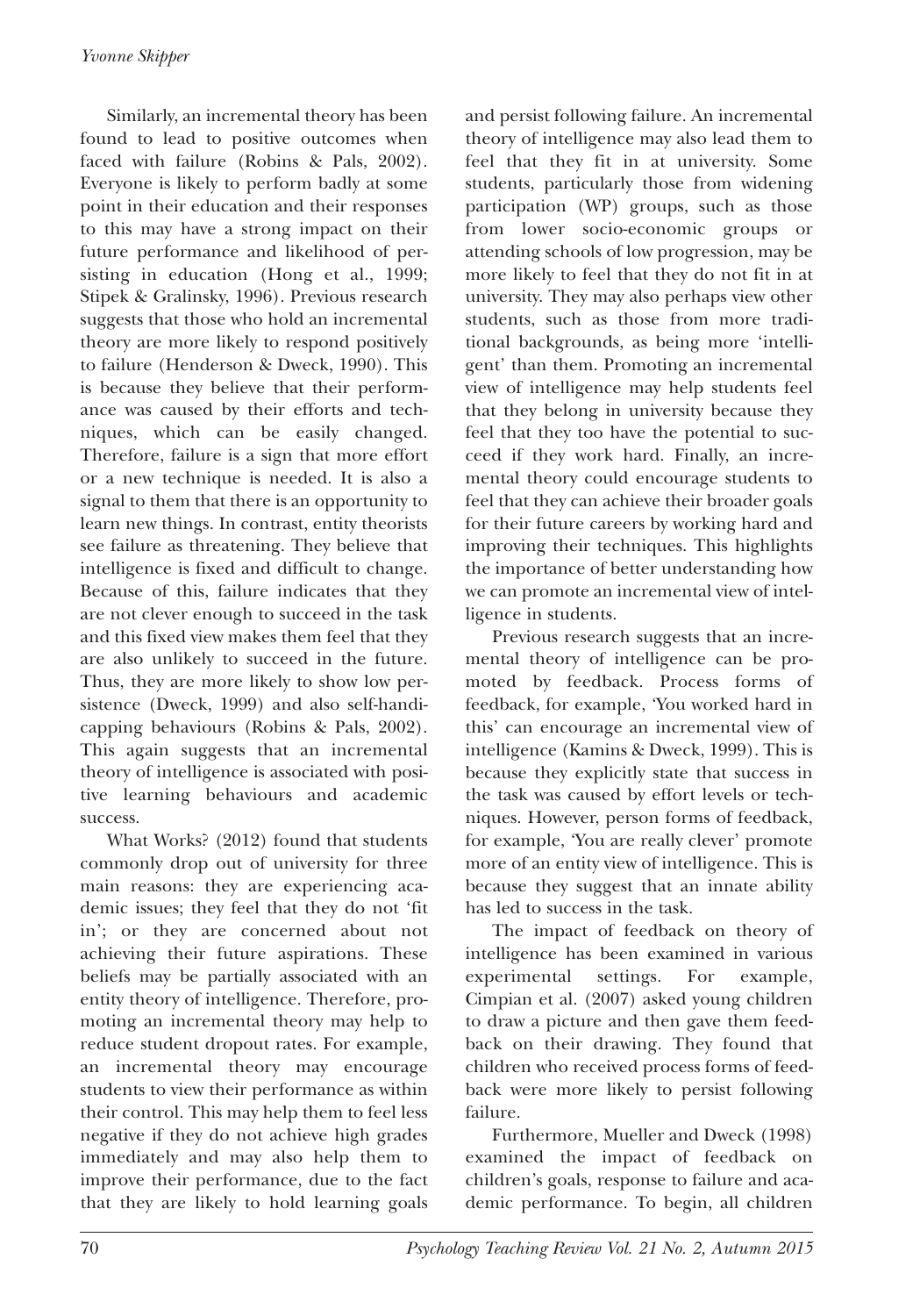completed an easy set of problems and were told they had received a high score; they also received either person, process or no feedback. They were then asked questions to ascertain whether they held learning or performance goals. Children were then given a second, more challenging set of problems, and told that they had performed badly in them. They then rated their desire to persist in the task and their attributions for their failure. Finally they were given a set of easy problems again. Results suggested that those children who received process praise were more likely to hold an incremental theory of intelligence. They were more likely to choose a complex task rather than a simple task. Furthermore, when they experienced a failure, those who received process feedback were more likely to state that they would like to persist. Finally, when faced with the final simple set of problems they performed well on them. This suggested that process praise led to positive learning behaviours. In contrast, children who were given person praise showed an entity theory of intelligence and chose simple tasks rather than complex ones. These children also showed a helpless response to their failure and when they were faced with a further, easy set of problems failed to complete them. The finding that students were unable to complete the final set of problems which were at a similar level to those they had previously completed with ease, simply because they had recently failed on other problems, illustrates how theory of intelligence can have a strong long-term impact on students' academic performance. In addition to this experimental research, it has been found that children whose parents used high levels of process feedback at age two were more likely to hold incremental views of intelligence when they were eight years old (Gunderson et al., 2015).

Other research suggests that an incremental theory of intelligence can be promoted with a targeted intervention. For example, Blackwell, Trzesniewski, and Dweck (2007) designed an intervention for secondary school students. This involved

eight sessions being delivered to students about the brain and memory. Students in the intervention group also received information about how the brain is constantly changing and how effort can lead to improvement. By contrast, those in the control group were taught about memory in general and specific techniques to improve memory. Results suggested that those in the intervention group showed higher motivation and also performed better academically than those in the control group.

Therefore, it appears to be possible to influence theory of intelligence via feedback or intervention programmes. These sorts of interventions may be particularly effective and important during periods of transition. When young people make the transition from one educational environment to another they may find it challenging, as the standard of expected work increases and they may well be studying a subject that they have not previously studied. Students who hold an incremental theory of intelligence may be more likely to cope better with this transition as they are likely to show positive learning behaviours such as choosing challenging learning goals, responding positively to the academic challenge and believing that they can succeed with effort (Dweck, 1999). Additionally, as previously discussed, they are more likely to respond positively to failure. Indeed Henderson and Dweck (1990) found that students who held an incremental theory of intelligence were more likely to achieve better grades during the transition to high school than those who held an entity theory, controlling for previous grades.

However, most of this research has been conducted with children and less has been conducted with university students. Some research suggests that students who received process feedback were more likely to persist following failure (Skipper & Douglas, 2012); this suggests that students' theory of intelligence may also be changed by teacher feedback. In addition to examining the impact of teacher feedback, some research has more explicitly examined how students respond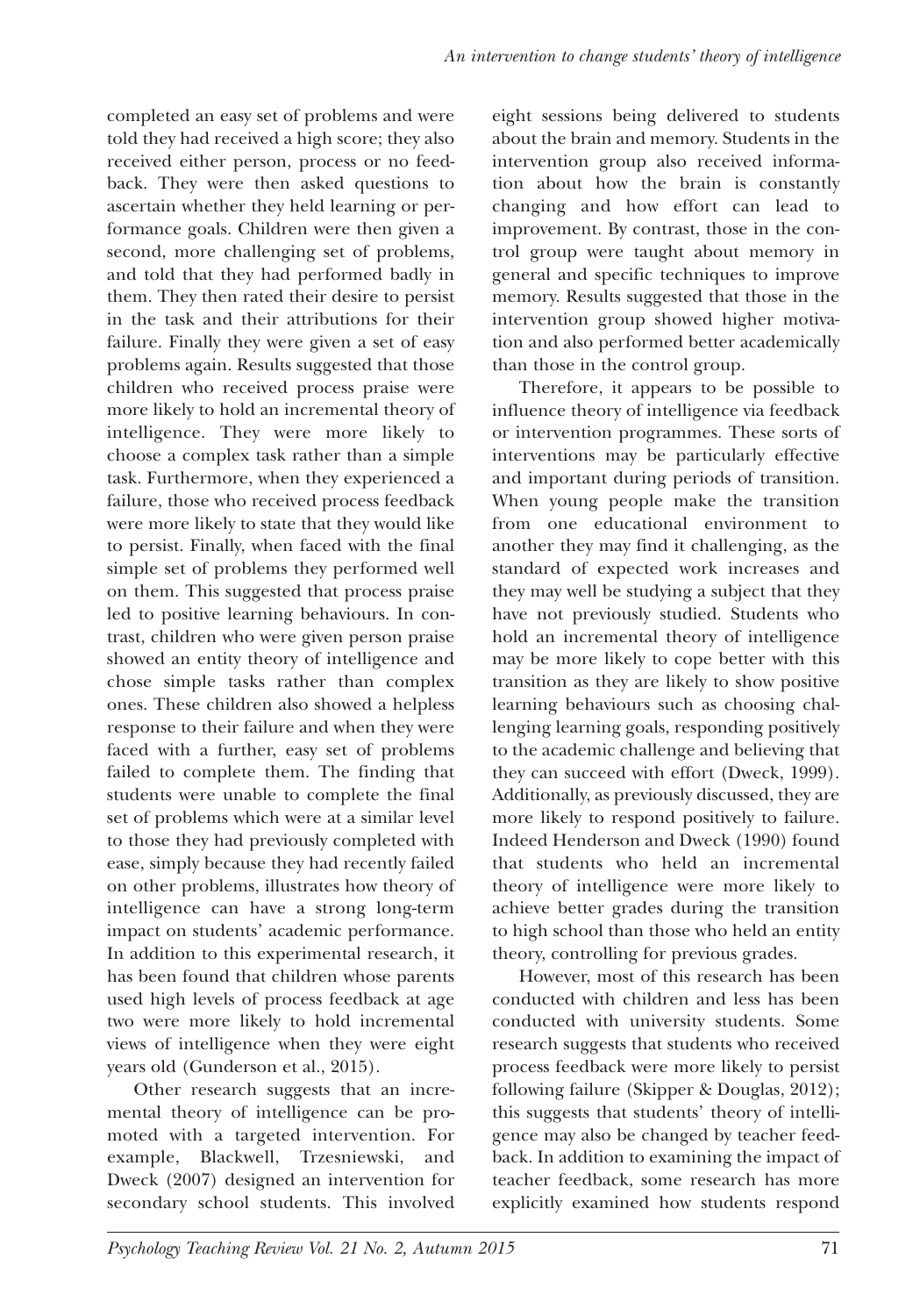when they are given information about what skill is being tested. In a study by Aronson (1999) (cited in Aronson, Fried & Good, 2002) students took a challenging verbal test. Before they took the test they were told that the questions would test verbal ability which was either described as malleable, fixed or they were given no further information. Results showed that those in the 'fixed' ability condition were most anxious and scored lower than those in the control condition, while those in the 'malleable' condition showed the lowest anxiety and scored the highest. This suggests that teacher feedback and also teachers explicitly explaining what is being tested for can impact students' learning behaviours and performance.

Additionally, Aronson, Fried and Good (2002) designed an intervention-style experiment to manipulate college students' theories of intelligence and in turn their grades. To do this they asked college students to participate in a scholastic pen pals programme where they received letters from school children who were struggling academically and were asked to write letters to encourage them. Some were asked to write to the children about an incremental theory of intelligence, and how intelligence could be changed. Another group were asked to write to the children about multiple intelligences and how everyone has strengths. A control group did not write letters. In order to promote these views of intelligence, participants watched a video discussing research which showed evidence supporting these theories. In fact, the letters which the students received were not written by children and the aim of the study was to encourage the students themselves to view intelligence in these ways. Results suggested that those in the malleable intelligence condition showed more learning goals and performed better in tests than those in the other conditions. This suggests that the study was successful in promoting an incremental theory of intelligence. However, it would not be possible to

deliver this intervention to students across different year groups because students who had participated in previous years would be likely to discuss the study and reveal the deception to new students, which would reduce efficacy of the intervention.

Thus, research suggests that an incremental theory of intelligence can be promoted via feedback and also via training programmes. However, there is currently no simple intervention which could be used for a large number of university students, particularly during transition to university. This is an important gap in the literature. A simple intervention which could be delivered to a large number of students as a part of First Year class activities has the potential to have a strong impact on students' experiences of university. Additionally, interventions as part of the curriculum rather than as an 'add on' has been found to enhance their success (What Works? 2012). Thus, the aim of the current paper was to examine whether it is possible to change students' theory of intelligence via a short intervention and whether this could impact other variables such as learning goals and behavioural intentions.

Eighty students were recruited in their first year at university and were randomly assigned to the intervention or the control group. Two presentations were created. The presentation for the intervention group discussed research showing how the brain changed as participants learned new things. The presentation for the control group discussed research relating to memory in general. Participants completed a questionnaire before the presentation and immediately afterwards. It was hypothesised that those in the intervention group would show a more incremental theory of intelligence and in turn more learning-focused goals and show different behavioural intentions in that they would be more likely to choose more complex tasks and less likely to choose simple tasks than those in the control group.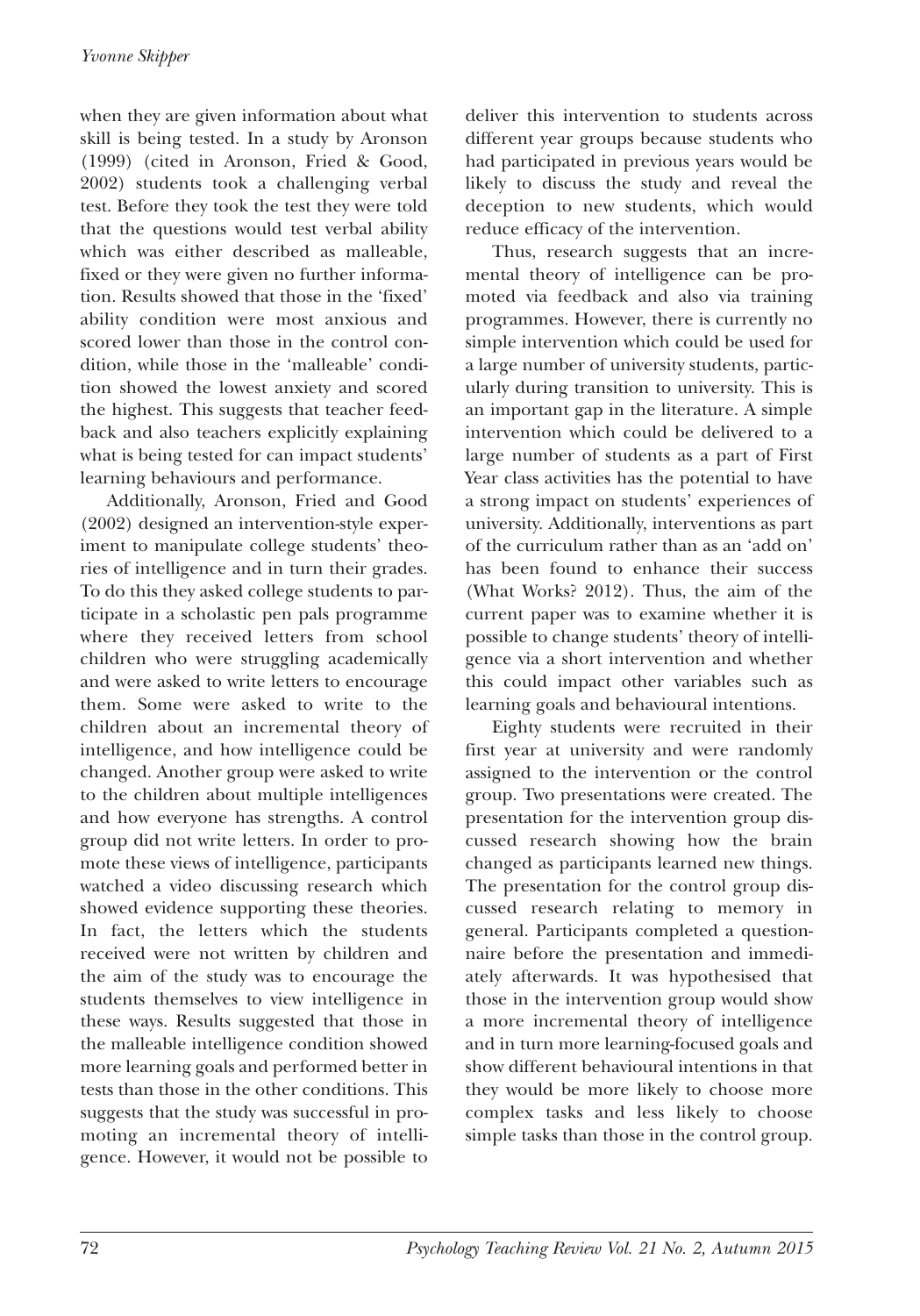# **Method**

#### *Participants and design*

Participants were 80 psychology students who were in their first year of university. This was a convenience sample. Participants were drawn from six seminar groups, which were randomly chosen and all students within the groups were invited to participate. All participants were aged 18 to 21 (*M*=19 years 5 months, *SD*=2.41) and 66 were female. Participants were from a variety of ethnic groups including 57 White British participants; the other 23 included a number of ethnic groups, such as four Asian British, three African British and three mixed race participants.

All participants were studying psychology. Twenty-eight students were studying single honours psychology, and the remainder were studying dual honours degrees. Of these, 15 were studying psychology and criminology, nine psychology and neurobiology, six psychology and biology and three psychology and forensics.

The design was mixed methods, using both quantitative and qualitative measures. The quantitative element involved a repeated measures design, comparing participants' answers before and after the intervention. The independent variable (IV) was whether participants had been randomly assigned to the control group or the intervention group. The dependent variables (DVs) were theory of intelligence, goals and behavioural intentions to choose simple and complex tasks.

## *Materials*

## *Intervention*

The intervention itself consisted of two PowerPoint presentations, one for the intervention group and one for the control group. Both were one-hour long and contained information and an activity. The presentation for the intervention group included research studies which provided evidence that effort and technique were vital to success. For example, Ericsson (1991) worked with violinists studying at a music academy. The students were streamed into three groups, those expected to become international soloists, those who were expected to become performers in top orchestras and less able students who were expected to teach. They found that the only significant difference between these three groups was the number of hours of practicing they had done. Other studies exploring brain plasticity, such as that of Maguire, Woolett and Spiers (2006) were presented. In this study, the brains of London taxi drivers were compared to brains of bus drivers using an MRI. Results showed that taxi drivers had greater grey matter volume in mid-posterior hippocampi, a region specialising in acquiring and using complex spatial information to navigate efficiently. Taxi drivers had to navigate around London by memory while bus drivers followed a set route. Their behaviours had changed their brain structure, thus suggesting that the brain could be developed like a muscle. A number of other studies were also presented as well as more informal facts about learning and memory but always focused on how effort and techniques led to success.

The control group presentation focused on memory. Research around the impact of music on memory was presented, for example, Ludke, Ferreira and Overy (2013) asked students to learn Hungarian phrases either by singing them or by saying them. Results suggested that those who sang performed better in later memory tests. Other research presented examined the impact of drugs on memory, for example, research by Smith et al. (2014) which suggested that students who had smoked marijuana showed decreases in the size of the thalamus and striatum, areas that are important for processing rewards, learning and working memory and that they also performed poorly on a memory test. Therefore, this session focussed on research into memory techniques and how it can hindered via drugs. It was important that the experience of the control group was as similar as possible to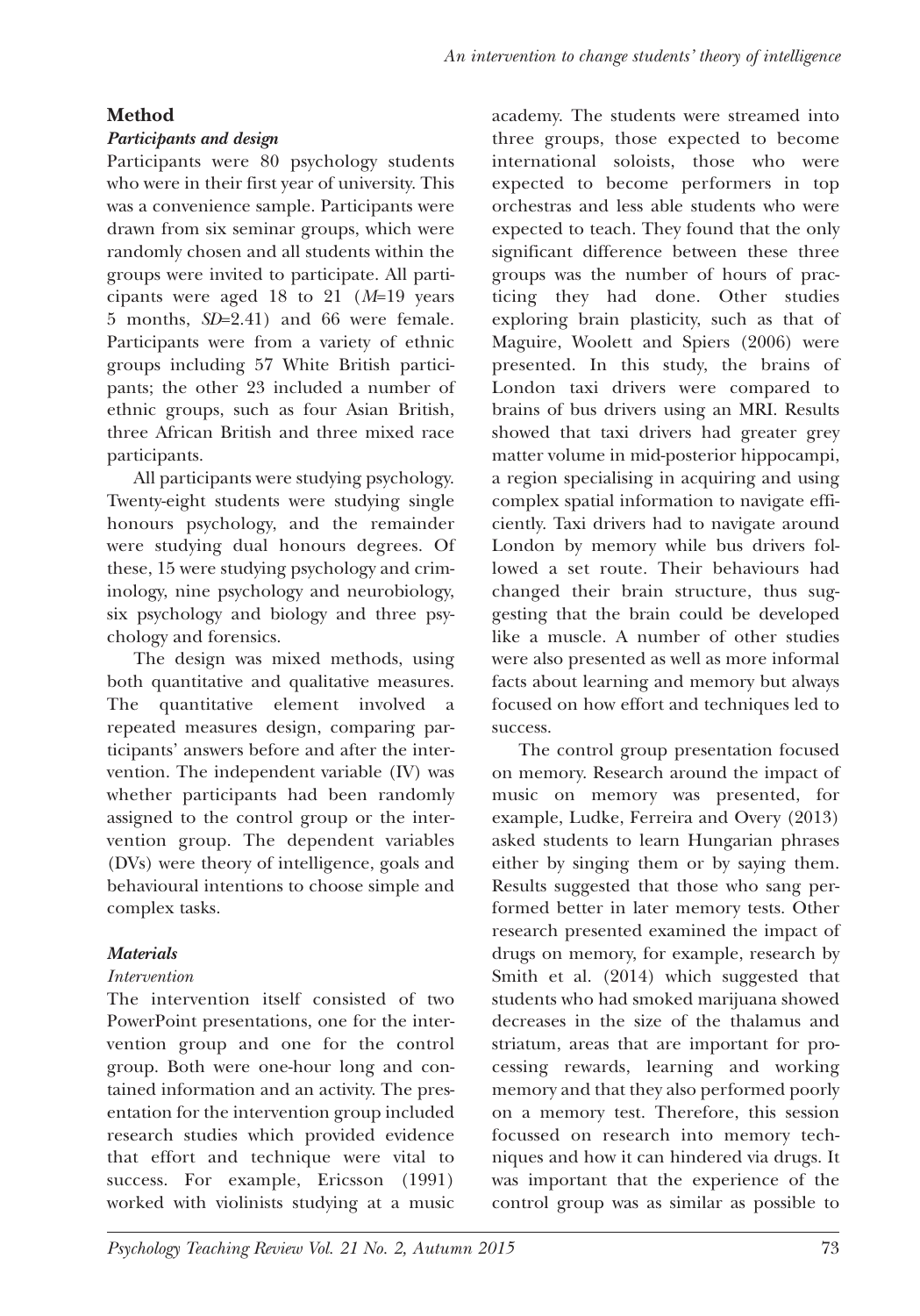the intervention group or it could be argued that the extra information the intervention group had received or techniques for improving memory could to have impacted students' learning and achievements rather than the focus on theory of intelligence.

All students then completed an activity based on research by Mantyla (1986). Students were asked to listen to a list of 20 words and write down two words which they associated with them. Students were then asked to try to remember the words without their cues. After attempting this, they were allowed to use their cues to remember the words. The activity was then explained slightly differently depending on the group participants were in. Those in the experimental group were told that the reason the cues helped was that they helped them to remember what they were thinking about when they learned the information. This then was explicitly linked to how neurones form connections when we learn new information and, therefore, linked the activity to brain plasticity. Those in the control group were simply told that we remember things better when we link ideas together and this was presented as a memory technique.

#### *Questionnaire*

The students completed questionnaires before the presentation. The questionnaire was repeated immediately following the intervention. The questionnaires were also repeated across the course of the year at times when students received feedback on summative assessments. However, this data will not be presented here as data analysis is still in progress.

The questionnaire consisted of a number of sections. The first of these included demographic questions such as date of birth and gender. As well as this, participants were asked questions about what grade they would like to get in their degree and also what grade they thought that they would get in their degree. To answer these questions, students circled a grade classification from first class to third. Students were also asked to answer the question 'What factors do you think will influence your success at university?' This was a free response question and was asked before students could complete the rest of the questions to avoid biasing their responses.

Theory of intelligence was measured by asking students to complete an equation showing what percentage of intelligence was due to effort and what percentage was due to ability. They were reminded that the numbers needed to add up to 100 per cent. This was adapted from Mueller and Dweck (1997).

In order to examine students' goal orientation, a measure was taken directly from Grant and Dweck (2003). Students were asked 12 questions relating goals. An example item for performance goals is: 'I really want to get good grades in my classes' and an example item for learning goals is: 'I strive to constantly learn and improve in my courses'. These 12 items were answered on a scale of 1 (strongly disagree) to 7 (strongly agree).

In order to examine their behavioural intentions, students were given a scenario. It said:

'In your next seminar your tutor describes the principles of research design and choosing the best statistical test. Your tutor then gives you the option of two tasks.

Task 1 is something you could do very easily; you would probably get all the answers right but wouldn't learn anything new. Task 2 is something you couldn't do very easily; you would probably get some answers wrong but would learn something new.'

Students were asked how likely they would be to choose each task on a scale of 1 (very unlikely) to 6 (very likely). This procedure was adapted from Mueller and Dweck (1998) where participants were asked to choose simple or complex tasks to complete in future.

Immediately following the presentation, students repeated the questionnaire. They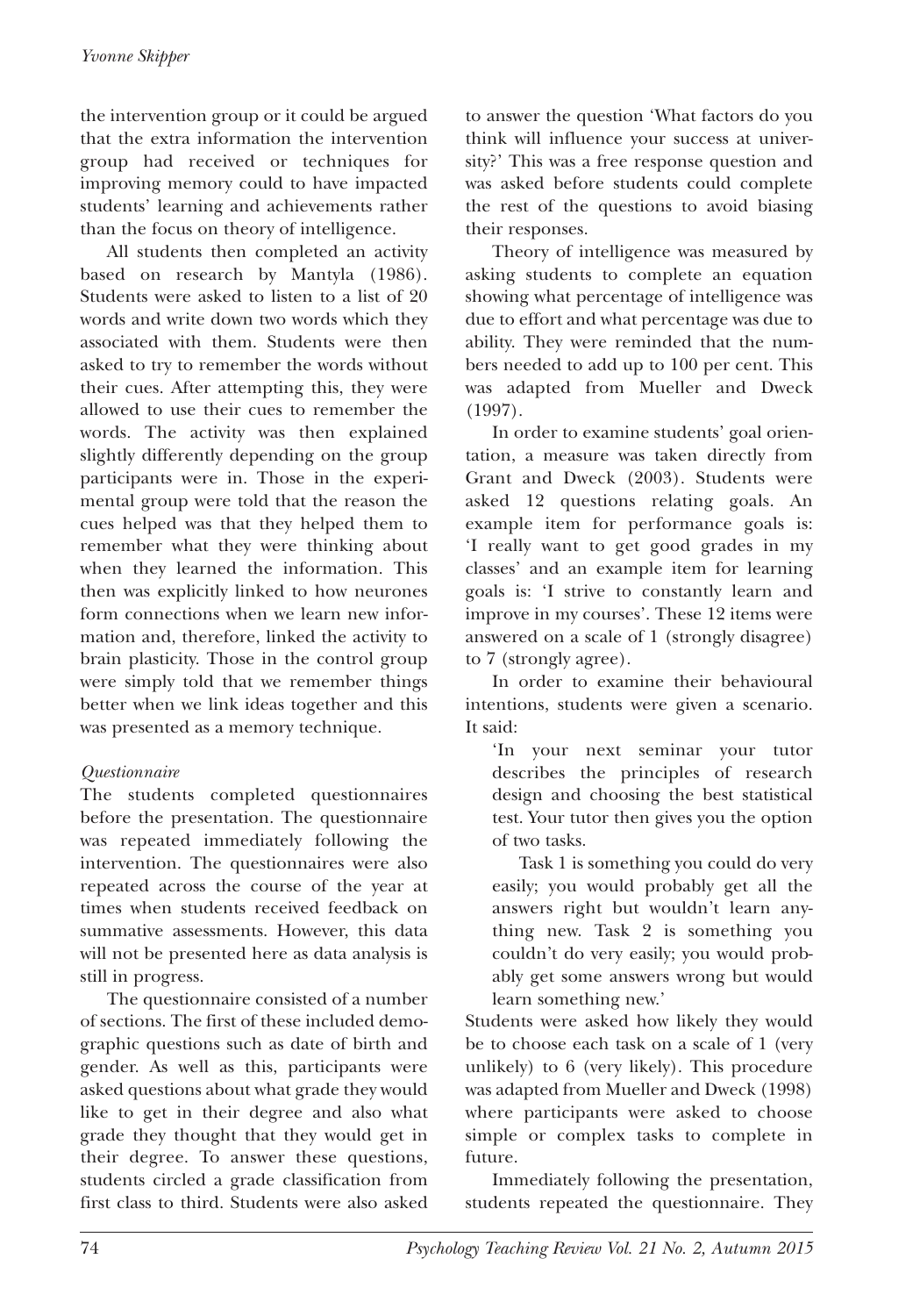again answered the same questions on their theory of intelligence, goals and task choice.

#### *Procedure*

Participants in seminar groups were recruited in the first week of term. Three seminar groups were randomly assigned to the intervention group and three to the control group, giving a total of 36 students in the intervention group and 44 in the control group. Participants were told that the researcher was interested in their experiences of transitioning to university level study and the presentation and activities, as well as the questions they would be asked would allow them to reflect on this. The participants were given an information sheet and after reading it, signed a consent form if they wanted to participate. It was made clear to students that the questionnaire element was entirely optional but the presentation would be useful in their development and understanding of the course. Participants then listened to the presentation which was delivered by the same female teacher to all groups, and participated in the activity. Immediately following this, participants completed a second questionnaire.

Students were asked to give their date of birth on the questionnaire. This allowed their responses across time points to be matched, but maintained anonymity. This was made clear to participants. This also meant that if students wished to withdraw

their data they could give the experimenter their date of birth and their information could be removed. After they had completed all the questionnaires across the year, participants were debriefed and given the opportunity to ask questions.

#### **Results**

To begin, the grades which the students wanted to achieve and believed they could achieve in their degree were examined. Descriptive statistics for overall aspirations and beliefs across all students are shown in Table 1. Furthermore, results examining individuals' responses suggested that only 26 per cent of students felt that they would achieve the grade they wanted (whether that was a first or a 2:i) while 70 per cent indicated that they would achieve a grade lower than they would like and five per cent predicted they would get two grades lower than they would like (four per cent missing values).

The free response question asked students what led to success at university. Due to the fact that most participants wrote only a sentence in answer to this, a light touch content analysis was performed to give a flavour of the common responses. A more detailed qualitative analysis would not have been appropriate due to the small extracts. To begin, participants' responses were read a number of times until common clusters (categories) of similar answers became

**Table 1: Students' predictions of the grades they hope to achieve and the grades they feel that they will achieve in their degree.**

|              | Percentage of students stating<br>that they hoped to achieve<br>this grade | Percentage of students stating<br>that they thought they would<br>achieve this grade |
|--------------|----------------------------------------------------------------------------|--------------------------------------------------------------------------------------|
| <b>First</b> | 74                                                                         | 13                                                                                   |
| 2:i          | 23                                                                         | 70                                                                                   |
| 2:ii         |                                                                            | 15                                                                                   |
| <b>Third</b> |                                                                            |                                                                                      |
| Missing      |                                                                            |                                                                                      |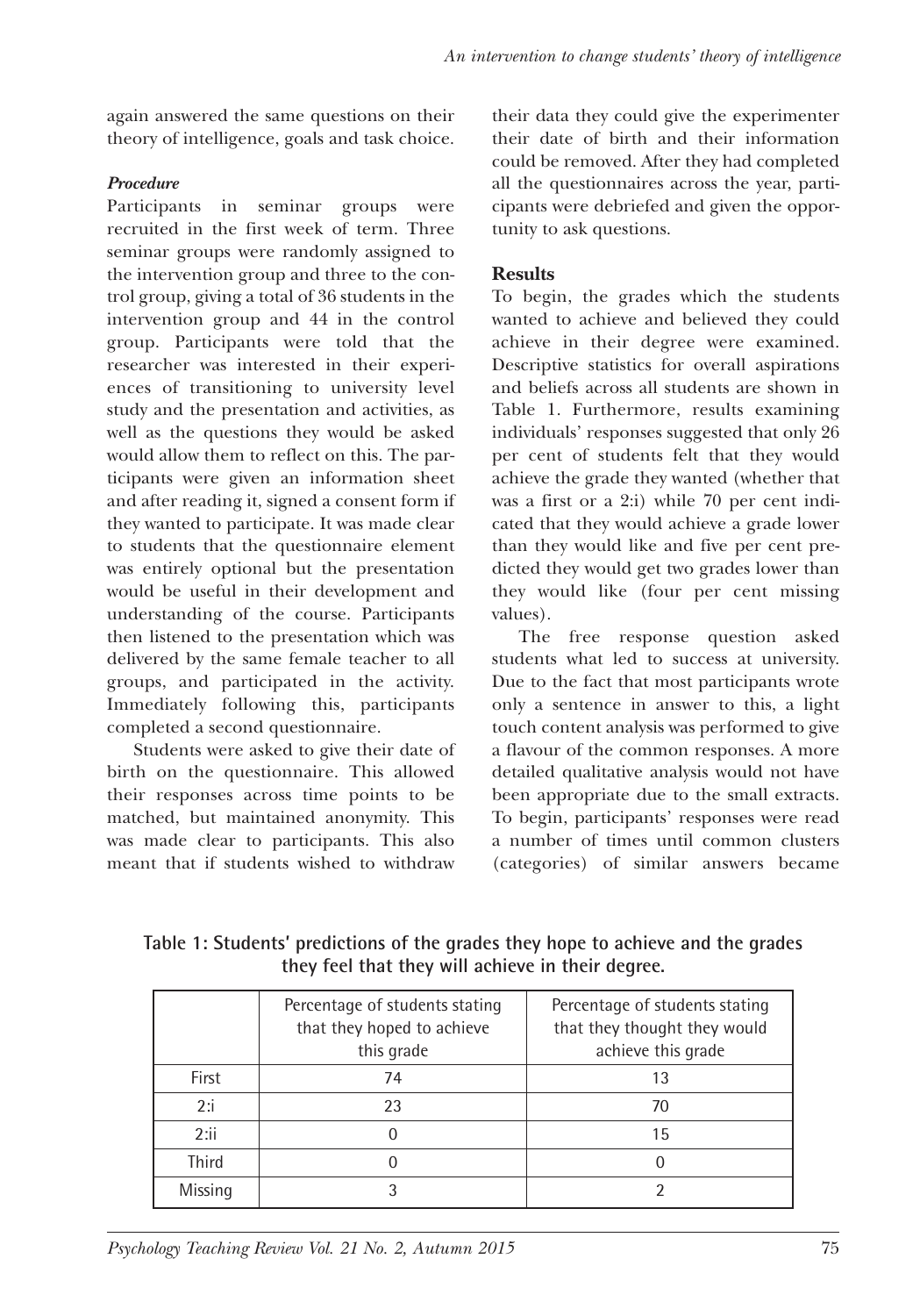apparent (e.g. effort/teachers/peers). I noted down the number of times each cluster of answers was mentioned. Participants discussed a wide variety of reasons for what might impact their success at university. For example, the largest proportion of 26 per cent mentioned effort as being important in predicting their success at university. Half of these were in the intervention and half were in the control group. Similarly, 15 per cent of students mentioned that the number of hours they put into studying would impact their success. This again suggests an incremental view. Interestingly, only four per cent mentioned ability as being important to their success at university. The second most commonly mentioned factor was friends (24 per cent). Friends were thought to influence success both in a positive way, for example, discussing courses and giving support, but as well as this, students recognised that friends could actually lead them to be less successful by distracting them. This leads on to the third most commonly mentioned element, time management which was mentioned by 19 per cent of students. Motivation was also seen as important by 17 per cent of participants. Finally, good teachers were seen as key by 17 per cent.

To examine students' learning goals, questions relating to performance goals were reverse coded, then the average goal including both learning and performance goal measures was calculated. Therefore, a higher number indicates more learningfocused goals and less performance-related goals.

Next, a one-way ANOVA with group (intervention or control) as the IV and measures of theory of intelligence, behavioural intentions and goals as DVs was conducted to examine whether there were any significant differences between the two groups before the presentation. Results from this analysis were not significant for theory of intelligence  $F(1,74)=1.132$ ,  $p=0.291$ , choosing an easy task *F*(1,79)=.181, *p*=.672, choosing a complex task *F*(1,79)=.534, *p*=.467 or goal orientation *F*(1,78)=.290, *p*=.592 (See Table 2 for descriptive statistics). This suggests that before the presentation, there were no differences between the intervention and the control group.

The changes from pre- to post-intervention, based on group were then examined. Means and standard deviations are presented in Table 2. A difference score was calculated by subtracting scores at pre-test from scores at the post-test. A one-way ANOVA with condition (intervention or control) as the IV and the theory of intelligence difference score as the DV revealed that immediately following the presentation, those in the intervention group came to view intelligence in a more incremental fashion, but the control group did not *F*(1,72)=56.23, *p*<.001.

Other ANOVAs showed that students in the intervention group became significantly more likely to choose a complex task *F*(1,69)=4.27,  $p=0.043$ . In terms of choosing a simple task, the effect was not significant, but means tended in the hypothesised direction *F*(1,69)=3.37, *p*=.071. Students also came to hold more learning than performance related goals *F*(1,60)=6.74, *p*=.012.

#### **Discussion**

Results from the current evaluation suggest that the intervention was successful in changing students' theory of intelligence in the short term and that this also changed students' goal orientation and behavioural intentions around choosing complex tasks. Furthermore, the intervention group became less likely to choose simple tasks and effects may have been significant with a larger sample size.

This is in line with previous studies which suggest that theory of intelligence can be changed. Previous research has changed theory of intelligence to a more incremental view in the short term by giving process feedback (Kamins & Dweck, 1999; Mueller & Dweck, 1998). Similarly, Blackwell et al.  $(2007)$  and Aronson, Fried and Good  $(2002)$ were able to change theory of intelligence in the longer term with a targeted intervention.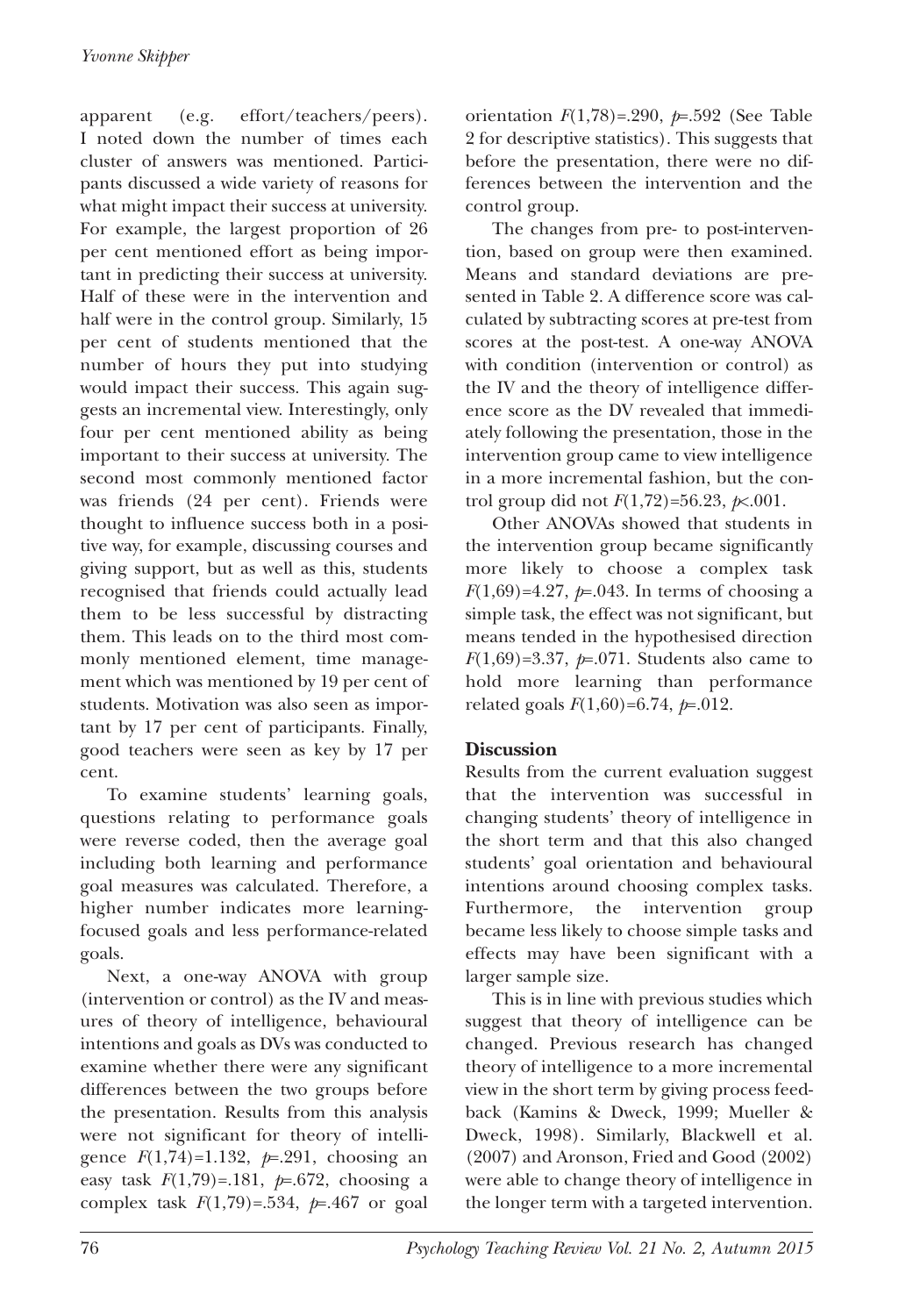|                             | Intervention Group |       |           |           | Control Group |       |           |       |
|-----------------------------|--------------------|-------|-----------|-----------|---------------|-------|-----------|-------|
|                             | Pre-test           |       | Post-test |           | Pre-test      |       | Post-test |       |
|                             | M                  | SD    | M         | <i>SD</i> | M             | SD    | M         | SD    |
| Incremental<br>Intelligence | 51.77              | 13.51 | 65.32     | 17.36     | 54.81         | 13.90 | 54.37     | 13.74 |
| Easy task                   | 3.64               | 1.11  | 3.21      | 1.29      | 3.65          | 1.32  | 3.61      | 1.31  |
| Complex task                | 4.27               | 1.13  | 4.54      | 1.03      | 4.15          | 1.00  | 4.13      | 1.11  |
| Goal                        | 4.26               | .65   | 4.41      | .67       | 4.09          | .61   | 4.05      | .64   |

**Table 2: Means and standard deviations pre- and post-test measures of theory of intelligence, behavioural intentions and goals.**

This also changed motivation and achievement. The current paper tentatively suggests that theory of intelligence can be changed by a short term intervention. Future evaluation of this intervention will examine whether these effects are found in the longer term across the academic year. It will also examine whether this intervention has also had an impact on academic performance and dropout rates.

A strength of this intervention is that it was targeted at first-year students. Upon entering a new educational establishment there is the opportunity to change perceptions and behaviours. Students are unclear as to what 'success' looks like in the new establishment and what they need to do to perform well. This is, therefore, a good time for interventions to be delivered which suggest to students what will lead to success at university. Promoting an incremental theory at this important time may encourage students to feel that effort and techniques will be key to their success at university and this is likely to lead to positive academic behaviours and, in turn, improved long term achievement (Dweck, 1999). This sort of intervention may also help to negate some of the variables which are associated with student drop out, such as feelings of not fitting in and concern about achieving future aspirations (What Works? 2012).

The intervention also formed part of the usual classes and drew on psychological research to make it appear to be a 'normal' seminar activity. What Works? (2012) suggests that setting interventions within the curriculum can enhance their efficacy, thus also illustrating a strength to the current approach. Additionally, the intervention was only one hour long and is easy to administer. If it is found to be successful in influencing perceptions, behavioural intentions and performance in the longer term it could therefore form part of early curriculum activities for students.

However, it is unlikely that a one-hour intervention will be successful in changing perceptions and behaviours across an entire academic year. It will be important to repeat the intervention in some way to ensure that an incremental theory continues to be promoted. This may be particularly important when students receive grades for their work as at this time they are likely to try to understand why they have achieved the mark they did. The intervention could, therefore, be 'topped up' when student performance is being evaluated by using process feedback. This could be delivered both verbally on tasks, for example in small group teaching and also in written feedback on essays. As previously discussed, process feedback has been found to be very effective in promoting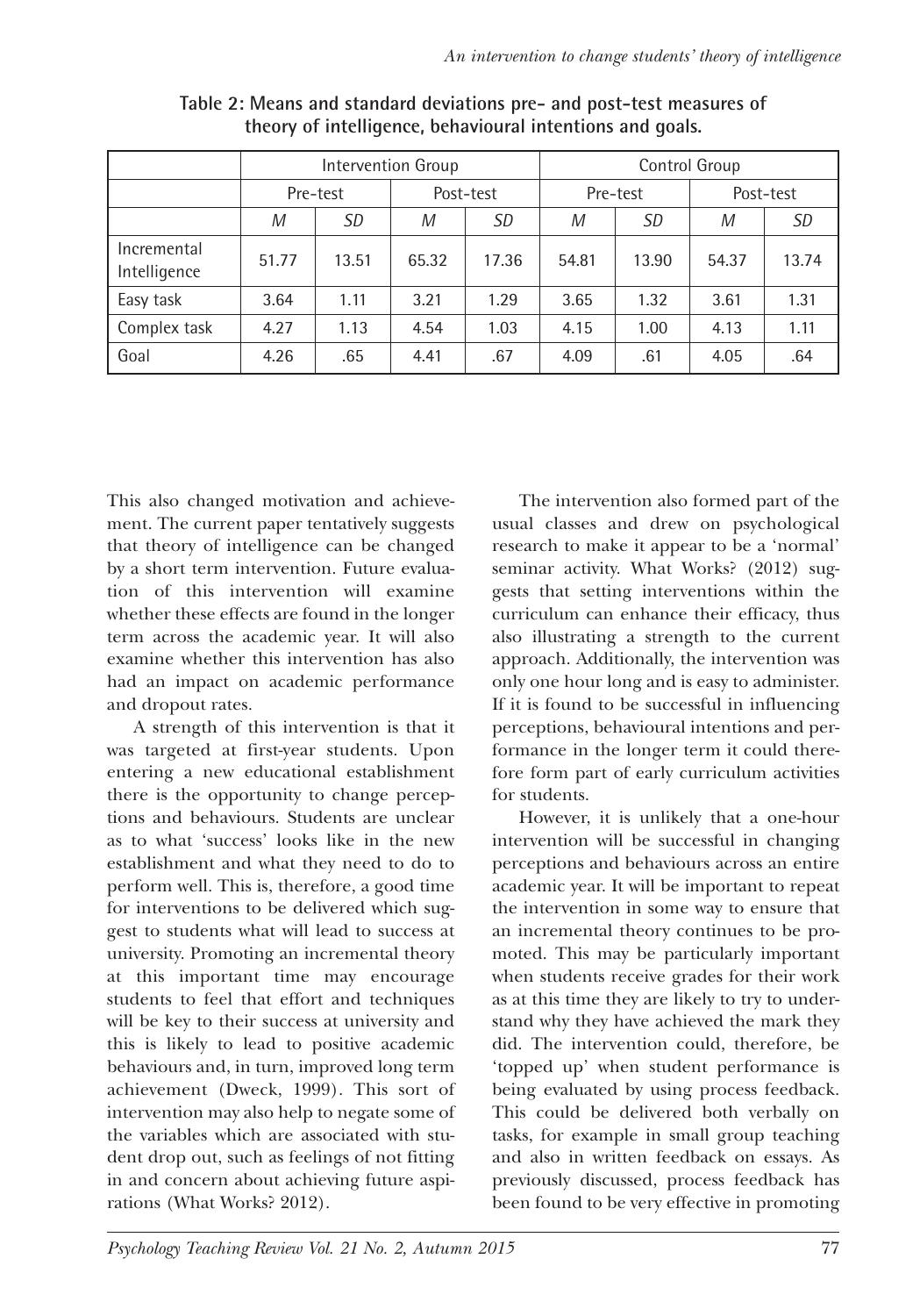an incremental view of intelligence, and in turn learning goals and a mastery response to failure (Elliott & Dweck, 1988; Mueller & Dweck, 1998). Thus, combining an intervention and feedback may lead to a stronger and longer term impact. Again this also has the benefit of fitting easily into existing practice.

Additionally, the current evaluation measured behavioural intentions using a scenario. Scenarios have been used in educational research to examine students' responses to a range of stimuli. These have often been used for ethical reasons, for example, in examining the impact of teacher criticism (Skipper & Douglas, 2015). Similarly, scenarios can allow us to examine behavioural intentions in a large number of participants easily. However, intentions do not necessarily become behaviours. Therefore, future research should examine real task choice and behaviours in students rather than simply hypothetical choices.

It is also interesting to note that most students believed that they would receive a grade lower than they would like in their final degree. It could be that the students wanted a first-class degree, but that they were being realistic in the goal they felt they could achieve. However, another possible reason for this could be that they do not want to set a challenging goal which they may then fail to achieve. This could indicate an entity view of intelligence as it minimises the risks of failure. Additionally, if someone truly holds an incremental view of intelligence then they should believe that they can achieve a higher grade than they currently are achieving. In later stages of this evaluation, students will be asked about their current grades and the grades they think they can achieve in their final degree. Based on the literature (e.g. Dweck, 1999) it would be expected that students who hold an incremental theory of intelligence should believe that they can achieve a higher grade than they are currently achieving. Measuring this will then provide further evidence as to the efficacy of the intervention in changing theory of intelligence.

However, it is also important to consider the broader educational and social environment in which students find themselves. Teachers can have a strong impact on students by giving feedback (Hattie & Timplerley, 2007) or delivering an intervention such as the one described above. Teacher behaviours can also enhance student motivation and enjoyment of classes (Hattie, 2012) and this was discussed by students in the content analysis. However, peers and classmates can also have a strong impact on student academic performance (Hattie & Yates, 2013). In fact, due to limited contact hours and teaching from a large number of staff, peers are likely to have a stronger impact on students' perceptions and their performance than teachers. The content analysis in the current study showed that many students raised the point that friends could help them to achieve more, for example, by encouraging them to work hard. However, it was also noted that peers can distract them and they need to find a balance between work and social life.

Other students' beliefs about intelligence may also influence their peers. For example, those who hold an entity theory may downplay down the amount of time they spent on a task in order to make themselves seem more intelligent while incremental theorists may emphasise their effort levels or techniques (Dweck, 1999). Therefore, students may unconsciously promote their own view of intelligence to their peers. Explicitly discussing these implicit theories and encouraging students to reflect on them may lead them to better understand the effects their beliefs have on their own behaviour. This may help to minimise the potential negative impact of comments such as these from peers. However, the broader learning community is clearly key in fully understanding students' perception and performance.

The current paper suggests that this intervention was successful in changing students' theory of intelligence, goal orientation and behavioural intentions in the short term. However, further research is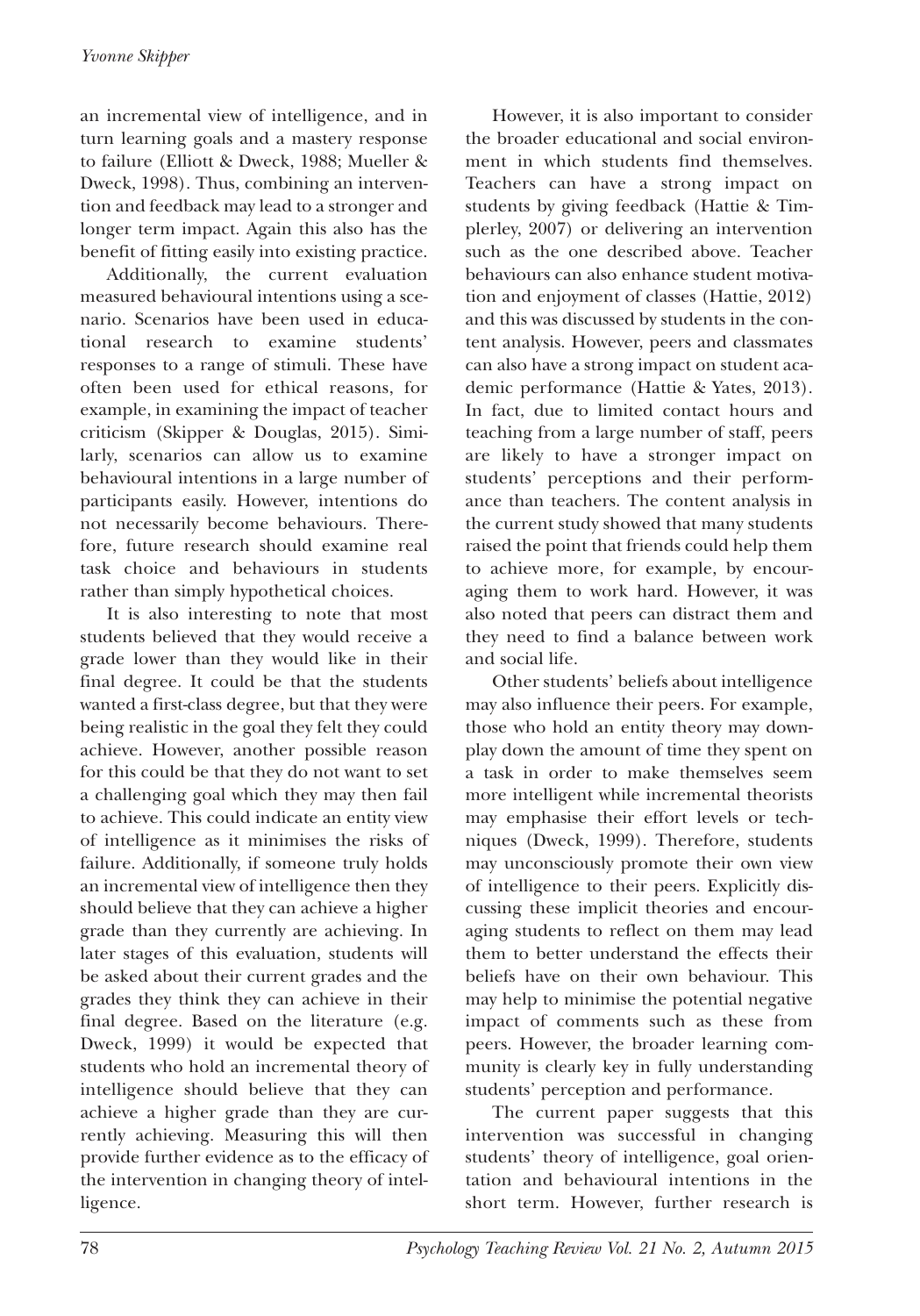needed to examine whether these changes can be maintained over a longer time period and perhaps how this could be combined with feedback in order to have a long term impact on students' theory of intelligence and, therefore, performance in first year at university.

#### **References**

- Aronson, J. (1999). *The effects of conceiving ability as fixed or improvable on responses to stereotype threat.* Unpublished manuscript, New York University.
- Aronson, J., Fried, C.B. & Good, C. (2001). Reducing the effects of stereotype threat on college students by shaping theories of intelligence. *Journal of Experimental Social Psychology, 38*, 113–125.
- Blackwell, L.S., Trzesniewski, K.H. & Dweck, C.S. (2007). Implicit theories of intelligence predict achievement across an adolescent transition: A longitudinal study and an intervention. *Child Development, 78*(1), 246–263.
- Chiu, C., Dweck, C.S. & Hong, Y. (1997). Lay dispositionism and implicit theories of personality. *Journal of Personality and Social Psychology, 73*(1), 19–30.
- Cimpian, A., Arce, H.M.C., Markman, E.M. & Dweck, C.S. (2007). Subtle linguistic cues affect children's motivation. *Psychological Science, 18*(4), 314–6.
- Dweck, C.S. (1999). *Self-theories: Their role in motivation, personality and development.* Philadelphia, PA: Psychology Press.
- Dweck, C.S. & Leggett, E.L. (1988). A social cognitive approach to motivation and personality. *Psychological Review, 95*(2), 256–273.
- Elliott, E.S. & Dweck, C.S. (1988). Goals: An approach to motivation and achievement. *Journal of Personality and Social Psychology, 54*(1), 5–12.
- Ericsson, A., Krampe, R.T. & Tesch-Romer, C. (1993). The role of deliberate practice in the acquisition of expert performance. *Psychological Review, 100*(3), 363–406.
- Grant, H. & Dweck, C.S. (2003). Clarifying achievement goals and their impact. *Journal of Personality and Social Psychology, 85*(3), 541–553.
- Gunderson, E.A., Gripshover, S.J., Romero, C., Dweck, C.S., Goldin-Meadow, S. & Levine, S.C. (2013). Parent praise to 1- to 3-year-olds predicts children's motivational frameworks five years later. *Child Development, 84*(5), 1526–1541.
- Hattie, J. (2012). *Visible learning for teachers: Maximising impact on learning.* Oxford: Routledge.
- Hattie, J. & Timperley, H. (2007). The power of feedback. *Review of Educational Research, 77*(1), 81–112.

**Correspondence Dr Yvonne Skipper** School of Psychology, Dorothy Hodgkin Building, Keele University, Keele, Staffordshire ST5 5Bg. Email: y.skipper@keele.ac.uk

- Hattie, J. & Yates, g.C.R. (2013). *Visible learning and the science of how we learn.* Oxford: Routledge.
- Haimovitz, K., Wormington, S.V. & Corpus, J.H. (2011). Dangerous mindsets: How beliefs about intelligence predict motivational change. *Learning and Individual Differences, 21*(6), 747–752.
- Henderson, V. & Dweck, C.S. (1990). Achievement and motivation in adolescence. A new model and data. In S.F.g. Elliot (Ed.), *At the threshold: The developing adolescence.* Cambridge, MA: Harvard University Press.
- Hong, Y., Chiu, C., Dweck, C.S., Lin, D.M.S. & Wan, W. (1999). Implicit theories, attributions, and coping: A meaning system approach. *Journal of Personality and Social Psychology, 77*(3), 588–599.
- Kamins, M.L. & Dweck, C.S. (1999). Person versus process praise and criticism: Implications for contingent self-worth and coping. *Developmental Psychology, 35*(3), 835–47.
- Kinlaw, C.R. & Kurtz-Costes, B. (2003). The development of children's beliefs about intelligence. *Developmental Review, 23*(2), 125–161.
- Ludke, K.M., Ferreira, F. & Overy, K. (2014). Singing can facilitate foreign language learning. *Memory & Cognition, 42*(1), 41–52.
- Maguire, E.A., Woollett, K. & Spears, H.J. (2006). London taxi drivers and bus drivers: A structural MRI and neuropsychological analysis. *Hippocampus, 16*(12), 1091–1101.
- Mangels, J.A, Butterfield, B., Lamb, J., good, C. & Dweck, C.S. (2006). Why do beliefs about intelligence influence learning success? A social cognitive neuroscience model. *Social Cognitive and Affective Neuroscience, 1*(2), 75–86.
- Mantyla, T. (1986). Optimising cue effectiveness: Recall of 500 and 600 incidentally learned words. *Journal of Experimental Psychology: Learning. Memory & Cognition, 12*, 66–71.
- Mueller, C.M. & Dweck, C.S. (1998). Praise for intelligence can undermine children's motivation and performance. *Journal of Personality and Social Psychology, 75*(1), 33–52.
- Robins, R.W. & Pals, J.L. (2002). Implicit theories in the academic domain: Implications for goal orientation, attributins, and self-esteem change. *Self and Identity, 1*, 313–336.